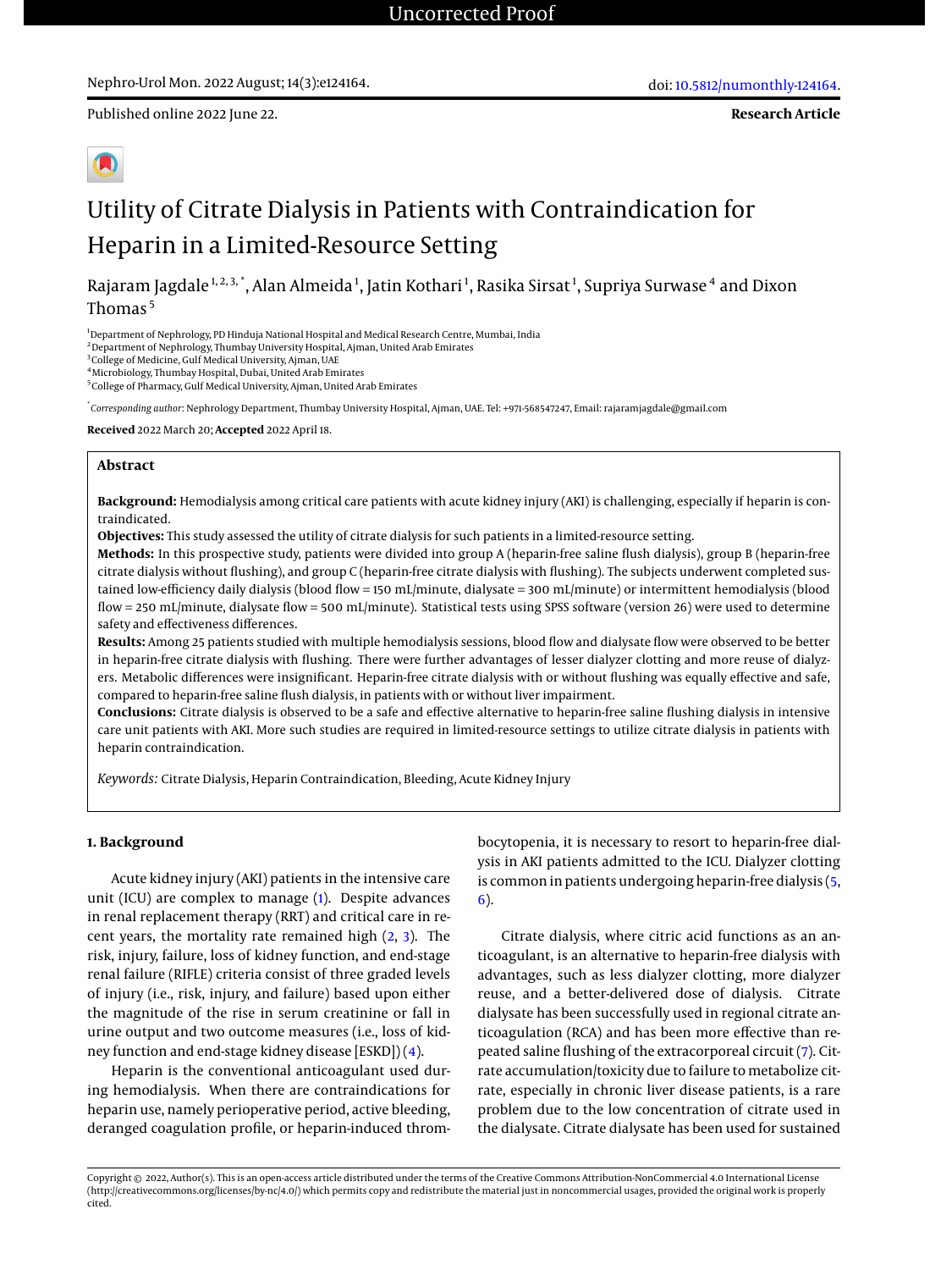low-efficiency daily dialysis (SLEDD) without any evidence of citrate accumulation or development of hypocalcemia in the presence of severe liver dysfunction [\(8,](#page-5-0) [9\)](#page-5-1).

# **2. Objectives**

The current study aimed to assess the safety and effectiveness of citrate dialysis as an alternative to heparin-free saline flushing dialysis in ICU patients with AKI.

#### **3. Methods**

This prospective study was carried out at a tertiary care hospital in Mumbai, India. The patients were selected from those admitted to the ICU with AKI and the need for heparin-free dialysis.

## *3.1. Inclusion Criteria*

#### $(1)$  Age  $>18$  years

(2) Patients with AKI or acute, chronic kidney disease requiring heparin-free dialysis in the ICU with one or more of the following criteria:

(a) Patients with active bleeding

(b) Platelet count < 50,000 and/or international normalized ratio > 1.5 or partial thromboplastin time > 50% above the control value

(c) Pericarditis

(d) Perioperative patients for whom heparin could not be used.

#### *3.2. Exclusion Criteria*

(1) Patients requiring heparin-free dialysis but for whom heparin or other anticoagulant was used to treat other conditions (e.g., probable or proven deep vein thrombosis, pulmonary embolism, and unstable angina).

(2) Patients requiring continuous renal replacement therapy

(3) Hepatitis B, C, or human immunodeficiency viruspositive patients

(4) Patients who were unwilling to participate in the study

#### *3.3. Criteria for Data Determination*

After obtaining written, valid, informed consent and fulfilling selection criteria, the patients were enrolled in the study and randomized into one of the three groups. The data were collected for 6 months in 2011. Group A (heparin-free saline flush dialysis, 100 mL saline flushing every 15 minutes), group B (heparin-free citrate dialysis

without flushing), and group C (heparin-free citrate dialysis with flushing, 200 mL saline flush every hour) underwent completed SLEDD (blood flow = 150 mL/minute, dialysate = 300 mL/minute) or intermittent hemodialysis (IHD) (blood flow = 250 mL/minute, dialysate flow = 500 mL/minute).

A Citrasate® solution was used in the present study. It was similar to the bicarbonate dialysis solution, except for having 2.4 mEq/L citrate and acetic acid of 0.3 mEq/L instead of 4 mEq/L in the bicarbonate dialysis solution. A small amount of citrate (0.8 mmol/L, i.e., 2.4 mEq/L) was used in comparison to that of RCA (4 mmol/L). This solution was used instead of acetic acid as the acidifying agent. This citrate binds with calcium and inhibits blood coagulation at the dialyzer membrane surface, resulting in better dialyzer clearance, less dialyzer clotting, and increased reuse. Citrasate® concentrate is available in all standard concentrations and formulations, requiring it to be poured into a standard A concentrate container and attached to the dialysis system. Therefore, no additional patient or system monitoring is needed beyond those typically employed in standard dialysate formulations treatment [\(10\)](#page-5-2).

All dialysis sessions were carried out with Fresenius 4008Smachines, and F6 dialyzers were used for all patients [\(11\)](#page-5-3). The fiber bundle volume (FBV) was calculated (by machine) after each dialysis session, and a dialyzer with FBV of > 80% of the baseline value of that session was reused for the next session. The present study was approved by the Ethics Committee of PD Hinduja National Hospital and Medical Research Centre, Mumbai, India.

Completed treatment was defined as completing treatment duration as ordered (4 or 6 hours). The clotting of the dialyzer was defined as the early discontinuation of dialysis, beyond 30 minutes, prior to the prescribed time due to circuit clotting in either the lines, chambers, or dialyzer itself (45, 46). The Simplified Acute Physiology Score II [SAPS II] was calculated for each patient after 24 hours of ICU stay  $(12).$  $(12).$ 

#### *3.4. Data Analysis*

Statistical methods used in this study were Pearson's Chi-square test, student t-test, analysis of variance (ANOVA), and Mann-Whitney U test. Quantitative data were represented in the form of mean  $\pm$  standard deviation or median (interquartile range) as per the distribution of the variable, with the former used in cases of data with normality and the latter in the absence of the same. Accordingly, depending upon the normality status, a comparison of quantitative variables by variables with two subgroups wasmade using an unpaired t-test or Mann-Whitney U test, respectively. The comparison of quantitative data between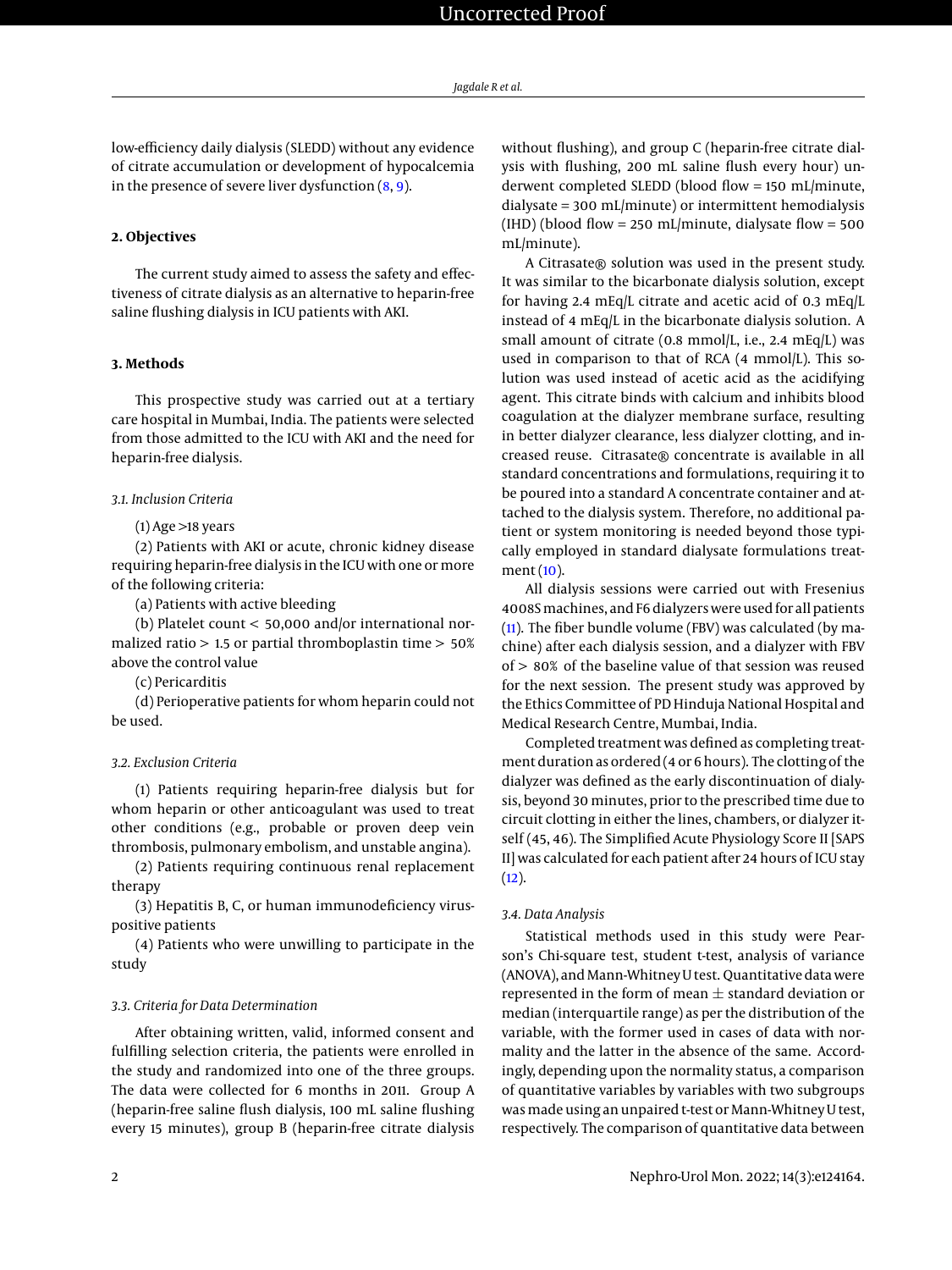more than two subgroups of a nominal variable was made using one-way ANOVA. If a significant difference was observed, an appropriate posthoc test was applied for pairwise comparison. The data were analyzed using SPSS software (version 26).

# **4. Results**

As shown in [Table 1,](#page-3-0) critically ill patients in the ICU with AKI requiring heparin-free dialysis were included in this study ( $n = 25$ ). Moreover, 17 (68%) and 8 (32%) patients were male and female, respectively. Deranged coagulation profile (laboratory abnormalities), external or internal bleeding and perioperative period were the indications for inclusion in the study in 21 (80%), 3 (12%), and  $1(4%)$  patients, respectively. Based on the results, 24 (96%) and 1 (4%) patients were in the failure and injury stages, as per the RI-FLE criterion for AKI, respectively. Medical, surgical, and obstetric causes of AKI were present in 20 (80%), 4 (16%), and 1(4%) patients, respectively. Acute tubular necrosis (ischemic or toxic) was the most common cause of AKI (48%), followed by sepsis (44%) and prerenal (8%) issues.

The age of the patients ranged from 26 to 86 years, with the elderly (media = 63) reported as the majority of the study population. The mean age of group A (63 years), group B (60 years), and group C (61 years) did not vary statistically, with a p-value of 0.936. The median SAPS II score among the study population was 63. The patients in group A had a lower SAPS II score than group  $B(P = 0.0059)$ ; however, the difference was insignificant in other comparisons. In 198 dialysis sessions for groups A-C, 63% and 37% of the sessions were SLEDD and IHD, respectively. The IHD was the lowest in group B (6%), in which 94% of the patients received SLEDD.

The groups differed in blood flow and dialysate flow based on ANOVA. In addition, Tukey's posthoc analysis revealed differences between groups A and B and groups B and C for both blood and dialysate flow (more details in [Ta](#page-3-1)[ble 2\)](#page-3-1).

[Table 3](#page-3-2) shows that although there was no significant difference in dialyzer clotting among the three groups, the number of dialyzer clotting in group C was less than B and in B less than A.

As shown in [Table 4,](#page-3-3) the average reuse of the dialyzer was higher in group  $B > A(P = 0.018)$ ; nevertheless, the difference was not significant in other comparisons.

The percentage of incomplete and complete treatments was not different in the three groups. Dialysis needed to be terminated before completion during 11 out of 198 sessions (5.6%), among which dialyzer clotting and persistent hypotension were the indications for the termination in 8 and 3 sessions, respectively. The groups did not

differ significantly in fall in pre- to postdialysis FBV (P > 0.5).

The difference in the urea reduction ratio (URR) among the three groups was not significant, indicating that the delivered dose of dialysis (URR in this study) was not different in the three groups. However, the rise in pre- to postdialysis bicarbonate in all the three groups was significant ( $P < 0.01$ ). [Table 5](#page-4-7) shows the differences in ionized calcium among the three groups.

The bicarbonate and ionized calcium in patients without liver dysfunction showed a significant improvement after dialysis; nonetheless, there was no significant difference in patients with liver dysfunction. The mortality rate of critically ill patients requiring dialysis for AKI in the ICU was 40% in the present study. There was no significant difference among the three groups in this regard.

# **5. Discussion**

Numerous patients in the ICU with AKI need RRT, and the mortality rate is still high despite advances in RRT and critical care. Extracorporeal circuit clotting in patients who need heparin-free dialysis can be prevented by either RCA or a low concentration of citric acid. A bicarbonate dialysis solution with a low concentration (0.8 mmol/L) of citric acid is better than heparin-free saline flush dialysis.

In the present study, there were fewer dialyzer clotting episodes with citrate dialysis without flushing than saline flush dialysis (group  $B < A$ ); however, it was not significant, which could be due to the smaller number of dialysis sessions in the study. Madison et al. demonstrated significantly fewer dialyzer clotting episodes in citrate without flushing than in saline flushing  $p(13)$  $p(13)$ . The present study showed that the average reuse of dialyzer was significantly higher in citrate without flushing than in saline flush (B > A) group, which could be explained by less dialyzer clotting in group B. Dialyzer reuse is recommended in limitedresource countries [\(14\)](#page-5-6).

There was no difference in the percentage of completed treatments among the three groups. The delivered dose of the dialysis (URR in this study) was comparable in the three groups. The present study showed a significant rise in postdialysis bicarbonate levels in all three groups; nevertheless, the values remained normal. There was a postdialysis rise in ionized calcium in the citrate group (groups B and C) in the present study. No episode of clinically significant hypocalcemia was noted in the present study population, indicating the safety of citrate dialysis, precluding the need to monitor ionized calcium. Hypocalcemia with citrate dialysis is reported in other studies [\(15,](#page-5-7) [16\)](#page-5-8). The present study demonstrated that citrate dialysis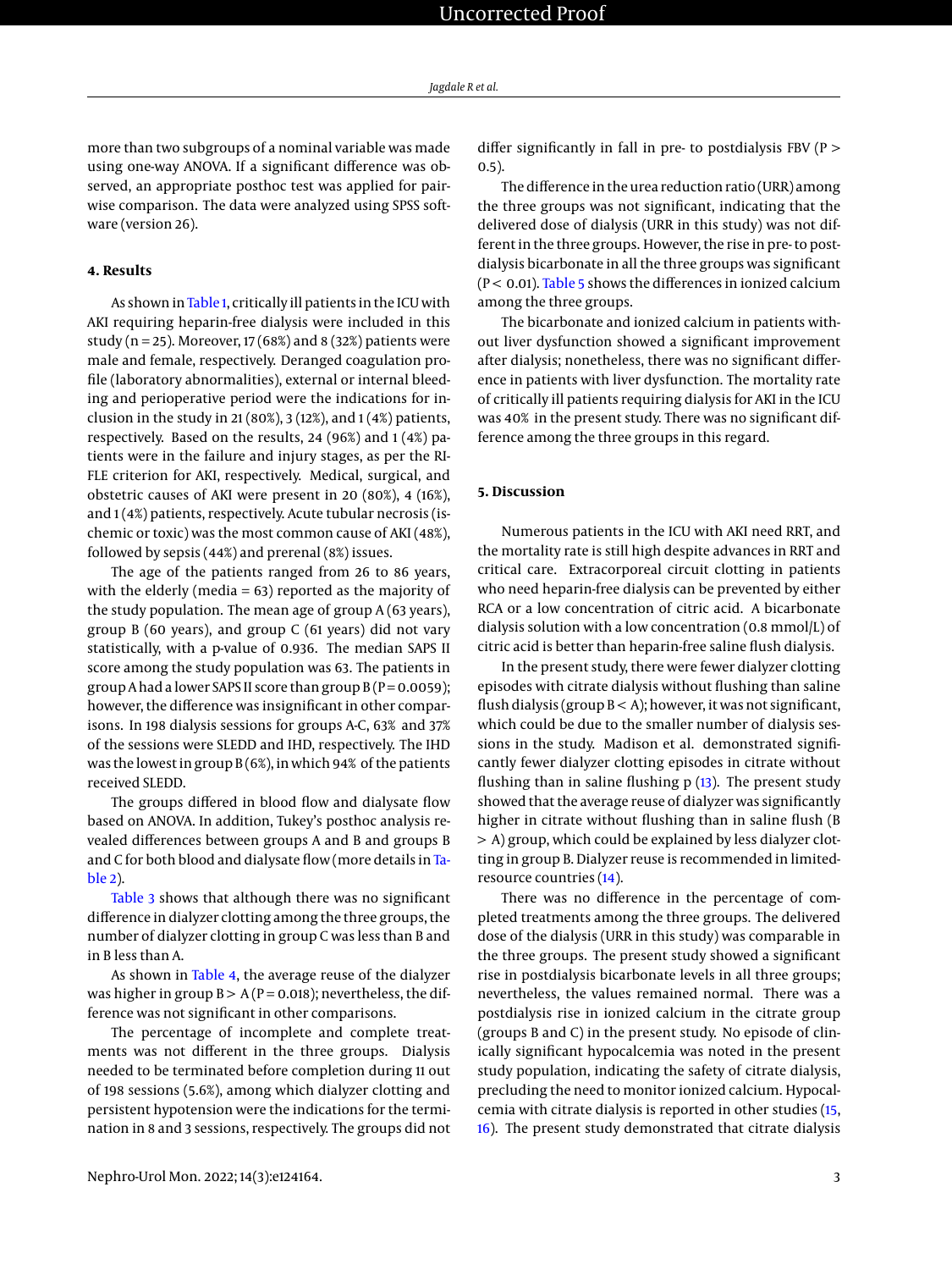# *Jagdale R et al.*

<span id="page-3-0"></span>

| <b>Table 1.</b> Baseline Characteristics of Patients ( $n = 25$ ) |     |                               |          |           |          |
|-------------------------------------------------------------------|-----|-------------------------------|----------|-----------|----------|
| <b>Variables</b>                                                  | No. | Mean $\pm$ Standard Deviation | Minimum  | Maximum   | Median   |
| Age(y)                                                            | 25  | $61.40 \pm 14.47$             | 26.00    | 86.00     | 63.00    |
| Systolic blood pressure (mmHg)                                    | 25  | $129.38 \pm 22.23$            | 86.00    | 180.00    | 126.00   |
| Diastolic blood pressure (mmHg)                                   | 25  | $66.50 \pm 13.76$             | 40.00    | 100.00    | 70.00    |
| Simplified Acute Physiology Score II                              | 25  | $60.24 \pm 17.71$             | 29.00    | 97.00     | 63.00    |
| Number of inotropes                                               | 25  | $1.00 \pm 0.91$               | 0.00     | 3.00      | 1.00     |
| Bicarbonate $(mEq/L)$                                             | 25  | $18.47 \pm 5.04$              | 6.00     | 26.00     | 18.00    |
| Hemoglobin (gm%)                                                  | 25  | $9.39 \pm 2.84$               | 6.00     | 16.00     | 8.85     |
| Platelets (cmm)                                                   | 25  | $71807.69 \pm 66093.28$       | 14000.00 | 264000.00 | 46500.00 |
| International normalized ratio                                    | 18  | $1.72 \pm 0.62$               | 1.20     | 3.80      | 1.46     |

# <span id="page-3-1"></span> ${\bf Table}$  2. Comparison of Variables (Blood and Dialysate Flow) in Three Groups  $^{\rm a,\,b}$

| Group                      | No. | Mean $\pm$ Standard deviation | Median           | <b>P-Value</b> | <b>Pairwise Comparison *#</b> | <b>P-Value</b> |
|----------------------------|-----|-------------------------------|------------------|----------------|-------------------------------|----------------|
| Blood flow (mL/minute)     |     |                               |                  | ${}_{0.0}$     |                               |                |
| $\overline{A}$             | 72  | $191.67 \pm 49.65$            | 150.00           |                | A vs. B                       | ${}< 0.05$     |
| B                          | 66  | $159.09 \pm 28.97$            | 150.0;150.00;100 |                | A vs. C                       | > 0.05         |
| C                          | 60  | $213.33 \pm 48.60$            | 250.00           |                | B vs. C                       | ${}_{0.05}$    |
| Dialysate flow (mL/minute) |     |                               |                  | ${}_{0.001}$   |                               |                |
| $\overline{A}$             | 72  | $383.33 \pm 99.29$            | 300.00           |                | A vs. B                       | ${}< 0.05$     |
| B                          | 66  | $318.18 \pm 57.94$            | 300.00           |                | A vs. C                       | > 0.05         |
| C                          | 60  | $426.67 \pm 97.19$            | 500.00           |                | B vs. C                       | ${}_{0.05}$    |

Abbreviations: A, heparin-free saline flush; B, heparin-free citrate dialysis without flushing; C, heparin-free citrate dialysis with flushing<br><sup>a</sup> One-way analysis of variance

<sup>b</sup> Tukey's posthoc test for multiple comparisons

<span id="page-3-2"></span>

|  |  | Table 3. Comparison of Dialyzer Clotting in Three Groups |
|--|--|----------------------------------------------------------|
|  |  |                                                          |

| Dialyser clotting       |              |          | Total         |          |                            |
|-------------------------|--------------|----------|---------------|----------|----------------------------|
|                         |              | A        | В             | C        |                            |
| Yes                     | n            | 25(34.7) | 16(24.2)      | 11(18.3) | 52(26.3)                   |
| N <sub>0</sub>          | $\mathbf n$  | 47(65.3) | 50(75.8)      | 49(81.7) | 146(73.7)                  |
| <b>Total</b>            | n            | 72(100)  | 66 (100)      | 60(100)  | 198 (100)                  |
| Pearson chi-square test | Value: 4.748 | df: 2    | P-value 0.093 |          | No significant association |

Abbreviations: A, heparin-free saline flush; B, heparin-free citrate dialysis without flushing; C, heparin-free citrate dialysis with flushing. a Values are expressed as No. (SD).

|                  | Table 4. Comparison of Number of Reuses of Dialyzers in Three Groups |    |                                  |        |                               |                                     |         |
|------------------|----------------------------------------------------------------------|----|----------------------------------|--------|-------------------------------|-------------------------------------|---------|
| Variable         | Group                                                                | n  | Mean $\pm$ Standard<br>Deviation | Median | P                             | Pairwise Comparison <sup>a, b</sup> | P-Value |
|                  | A                                                                    | 72 | $1.89 \pm 0.99$                  | 2.00   | 0.02 (significant difference) | A vs. B                             | 0.018   |
| Number of reuses | B                                                                    | 66 | $2.59 \pm 2.02$                  | 2.00   |                               | A vs. C                             | 0.146   |
|                  |                                                                      | 60 | $2.38 \pm 1.34$                  | 2.00   |                               | B vs. C                             | 0.719   |

Abbreviations: A, heparin-free saline flush; B, heparin-free citrate dialysis without flushing; C, heparin-free citrate dialysis with flushing<br><sup>a</sup> One-way analysis of variance

<sup>b</sup> Tukey's posthoc test for multiple comparisons

<span id="page-3-3"></span>l,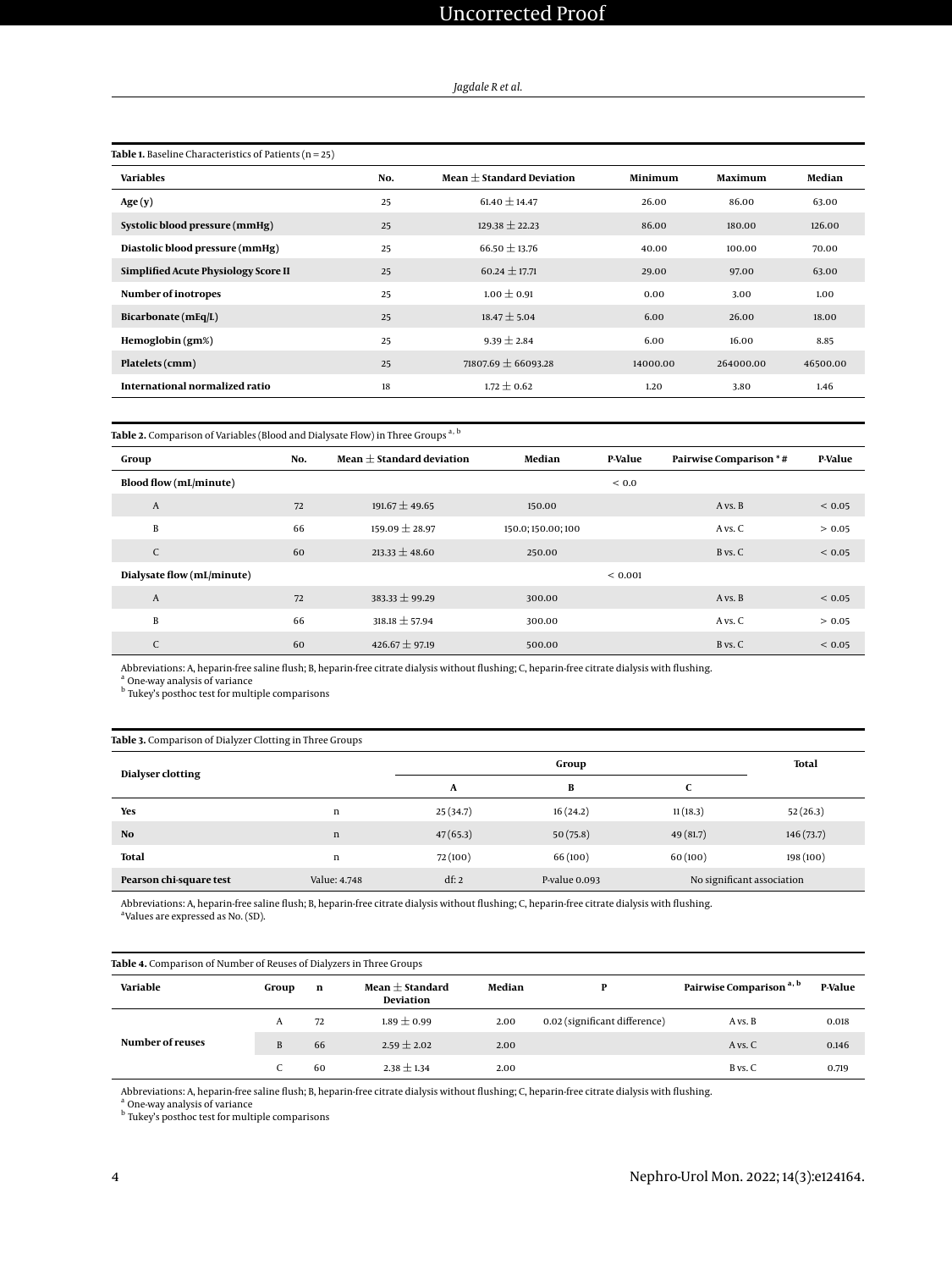| Jagdale R et al. |  |
|------------------|--|
|------------------|--|

<span id="page-4-7"></span>

| Group |                                           | No. | Mean $+$ Standard Deviation | P-Value <sup>a</sup> |  |
|-------|-------------------------------------------|-----|-----------------------------|----------------------|--|
| В     |                                           |     |                             | 0.005                |  |
|       | Prehemodialysis ionized calcium (mmol/L)  | 13  | $4.04 \pm 0.39$             |                      |  |
|       | Posthemodialysis ionized calcium (mmol/L) | 13  | $4.22 \pm 0.40$             |                      |  |
| C     |                                           |     |                             | 0.003                |  |
|       | Prehemodialysis ionized calcium (mmol/L)  | 15  | $4.18 \pm 0.47$             |                      |  |
|       | Posthemodialysis ionized calcium (mmol/L) | 15  | $4.43 \pm 0.39$             |                      |  |

a Paired *t*-test

could be safely used in patients with or without liver failure with no excess risk of hypocalcemia or metabolic alkalosis. Such metabolic issues are reported with RCA [\(17-](#page-5-9)[20\)](#page-5-10).

The overall mortality of the study population was 40% in this study. Other studies showed a mortality rate of 30- 50% in AKI patients requiring dialysis [\(21](#page-5-11)[-23\)](#page-5-12). The present study showed that citrate dialysis could be performed with either no or infrequent flushing, reducing nursing time and requiring less ultrafiltrate removal, which might be vital in patients with poor left ventricular function in comparison to the saline flushing group.

#### *5.1. Conclusions*

It can be concluded that citrate dialysis appears to be a safe and effective alternative to heparin-free saline flushing dialysis in ICU patients with AKI, even in patients with liver failure. However, a more extensive prospective study with a large sample size needs to be performed to validate the findings of this pilot study. In addition, a similar study also needs to be performed in patients with ESKD on maintenance hemodialysis to determine whether the results of the present study could be extrapolated to that population.

# **Footnotes**

**Authors' Contribution:** Study concept and design: RJ, AA, JK, and RS; Analysis and interpretation of the data: RJ, AA, JK, RS, and SS; Drafting of the manuscript: RJ and DT; Critical revision of the manuscript for important intellectual content: RJ, AA, JK, RS, SS, and DT; Statistical analysis: RJ and SS (with statisticians' help).

**Conflict of Interests:** The authors declare no conflict of interest.

**Data Reproducibility:** All the data collected are presented in this manuscript. Any additional information can be provided on request from the corresponding author by this journal representative at any time during submission

or after publication. Otherwise, all the consequences of possible withdrawal or future retraction will be with the corresponding author.

**Ethical Approval:** This study was approved by the Institutional Review Board of PD Hinduja National Hospital and Medical Research Centre, Mumbai, India (ref no.: 2010/17). It was an MD thesis at the study site.

**Funding/Support:** No fund of any kind was received as part of this study or its publication.

**Informed Consent:** Informed consent was obtained from all the patients before enrolling in the study.

### **References**

- <span id="page-4-0"></span>1. Garzotto F, Piccinni P, Cruz D, Gramaticopolo S, Dal Santo M, Aneloni G, et al. RIFLE-based data collection/management system applied to a prospective cohort multicenter Italian study on the epidemiology of acute kidney injury in the intensive care unit. *Blood Purif*. 2011;**31**(1- 3):159–71. doi: [10.1159/000322161.](http://dx.doi.org/10.1159/000322161) [PubMed: [21228585\]](http://www.ncbi.nlm.nih.gov/pubmed/21228585).
- <span id="page-4-1"></span>2. Park WY, Hwang EA, Jang MH, Park SB, Kim HC. The risk factors and outcome of acute kidney injury in the intensive care units. *Korean J Intern Med*. 2010;**25**(2):181–7. doi: [10.3904/kjim.2010.25.2.181.](http://dx.doi.org/10.3904/kjim.2010.25.2.181) [PubMed: [20526392\]](http://www.ncbi.nlm.nih.gov/pubmed/20526392). [PubMed Central: [PMC2880692\]](https://www.ncbi.nlm.nih.gov/pmc/articles/PMC2880692).
- <span id="page-4-2"></span>3. Yohannes S, Chawla LS. Evolving practices in the management of acute kidney injury in the ICU (Intensive Care Unit). *Clin Nephrol*. 2009;**71**(6):602–7. doi: [10.5414/cnp71602.](http://dx.doi.org/10.5414/cnp71602) [PubMed: [19473627\]](http://www.ncbi.nlm.nih.gov/pubmed/19473627).
- <span id="page-4-3"></span>4. Ricci Z, Cruz D, Ronco C. The RIFLE criteria and mortality in acute kidney injury: A systematic review. *Kidney Int*. 2008;**73**(5):538–46. doi: [10.1038/sj.ki.5002743.](http://dx.doi.org/10.1038/sj.ki.5002743) [PubMed: [18160961\]](http://www.ncbi.nlm.nih.gov/pubmed/18160961).
- <span id="page-4-4"></span>5. Vandenbosch I, Dejongh S, Claes K, Bammens B, De Vusser K, Van Craenenbroeck A, et al. Strategies for asymmetrical triacetate dialyser heparin-free effective haemodialysis: the SAFE study. *Clin Kidney J*. 2021;**14**(8):1901–7. doi: [10.1093/ckj/sfaa228.](http://dx.doi.org/10.1093/ckj/sfaa228) [PubMed: [34345413\]](http://www.ncbi.nlm.nih.gov/pubmed/34345413). [PubMed Central: [PMC8323132\]](https://www.ncbi.nlm.nih.gov/pmc/articles/PMC8323132).
- <span id="page-4-5"></span>6. Faguer S, Saint-Cricq M, Nogier MB, Labadens I, Lavayssiere L, Kamar N, et al. Heparin-Free Prolonged Intermittent Hemodialysis Using Calcium-Free Citrate Dialysate in Critically Ill Patients. *Crit Care Med*. 2017;**45**(11):1887–92. doi: [10.1097/CCM.0000000000002694.](http://dx.doi.org/10.1097/CCM.0000000000002694) [PubMed: [28857854\]](http://www.ncbi.nlm.nih.gov/pubmed/28857854).
- <span id="page-4-6"></span>7. Kozik-Jaromin J, Nier V, Heemann U, Kreymann B, Bohler J. Citrate pharmacokinetics and calcium levels during high-flux dialysis with regional citrate anticoagulation. *Nephrol Dial Transplant*. 2009;**24**(7):2244–51. doi: [10.1093/ndt/gfp017.](http://dx.doi.org/10.1093/ndt/gfp017) [PubMed: [19196824\]](http://www.ncbi.nlm.nih.gov/pubmed/19196824). [PubMed Central: [PMC2698091\]](https://www.ncbi.nlm.nih.gov/pmc/articles/PMC2698091).